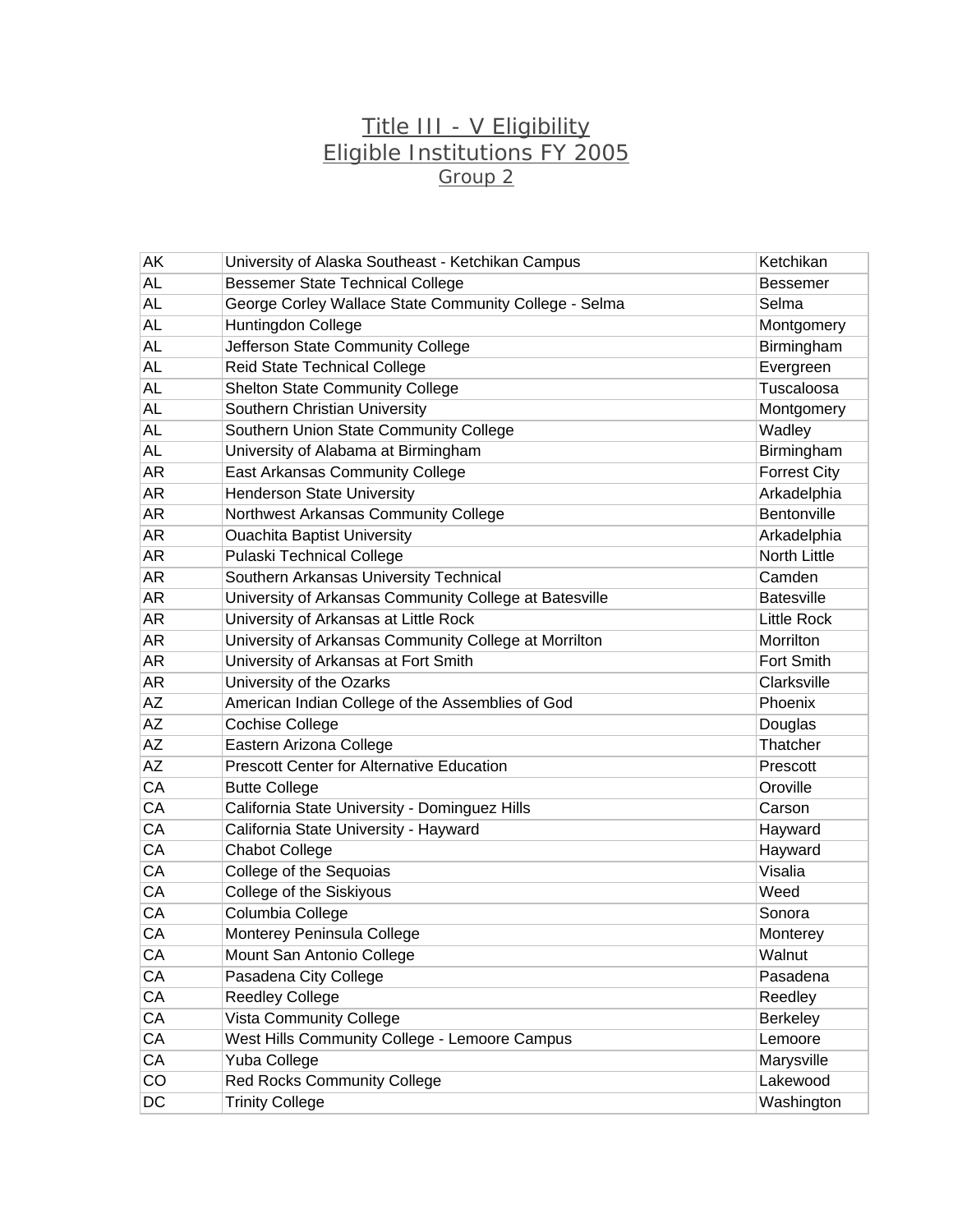| DE | Delaware Technical and Community College     | Wilmington          |
|----|----------------------------------------------|---------------------|
| FL | <b>Barry University</b>                      | Miami Shores        |
| FL | Lake City Community College                  | Lake City           |
| FL | Lake Sumter Community College                | Leesburg            |
| FL | North Florida Community College              | Madison             |
| FL | Saint Leo University                         | Saint Leo           |
| GA | Clayton College & State University           | Morrow              |
| GA | <b>Columbus State University</b>             | Columbus            |
| GA | <b>Columbus Technical College</b>            | Columbus            |
| GA | <b>Dekalb Technical Institute</b>            | Clarkston           |
| GA | <b>Gordon College</b>                        | <b>Barnesville</b>  |
| GA | <b>Life University</b>                       | Marietta            |
| GA | Macon State College                          | Macon               |
| GA | Middle Georgia College                       | Cochran             |
| GA | North Georgia College & State University     | Dahlonega           |
| GA | Northwestern Technical College               | <b>Rock Spring</b>  |
| GA | Ogeechee Technical College                   | Statesboro          |
| GA | South Georgia Technical College              | Americus            |
| GA | Valdosta Technical College                   | Valdosta            |
| IA | <b>Briar Cliff College</b>                   | Sioux City          |
| IA | <b>Ellsworth Community College</b>           | <b>Iowa Falls</b>   |
| ΙA | Marshalltown Community College               | Marshalltown        |
| ΙA | Southwestern Community College               | Creston             |
| ΙA | The Franciscan University                    | Clinton             |
| ID | North Idaho College                          | Coeur d'Alene       |
| IL | College of Du Page                           | Glen Ellyn          |
| IL | College of Lake County                       | Grayslake           |
| IL | Harold Washington College                    | Chicago             |
| IL | <b>Kendall College</b>                       | Chicago             |
| IL | <b>Kennedy King College</b>                  | Chicago             |
| IL | <b>Lincoln Land Community College</b>        | Springfield         |
| IL | MacCormac College                            | Chicago             |
| IL | <b>McHenry County College</b>                | <b>Crystal Lake</b> |
| IL | National-Louis University                    | Chicago             |
| IL | Olive Harvey College                         | Chicago             |
| IL | Sauk Valley Community College                | Dixon               |
| IL | South Suburban College                       | South Holland       |
| IL | Southern Illinois University at Edwardsville | Edwardsville        |
| IL | <b>Western Illinois University</b>           | Macomb              |
| IL | <b>Wilbur Wright College</b>                 | Chicago             |
| IL | William Rainey Harper College                | Palatine            |
| IN | Indiana University - East                    | Richmond            |
| IN | <b>Purdue University - Calumet</b>           | Hammond             |
| IN | <b>Vincennes University</b>                  | Vincennes           |
| KS | <b>Bethany College</b>                       | Lindsborg           |
| KS | Central Christian College of Kansas          | McPherson           |
| KS | <b>Colby Community College</b>               | Colby               |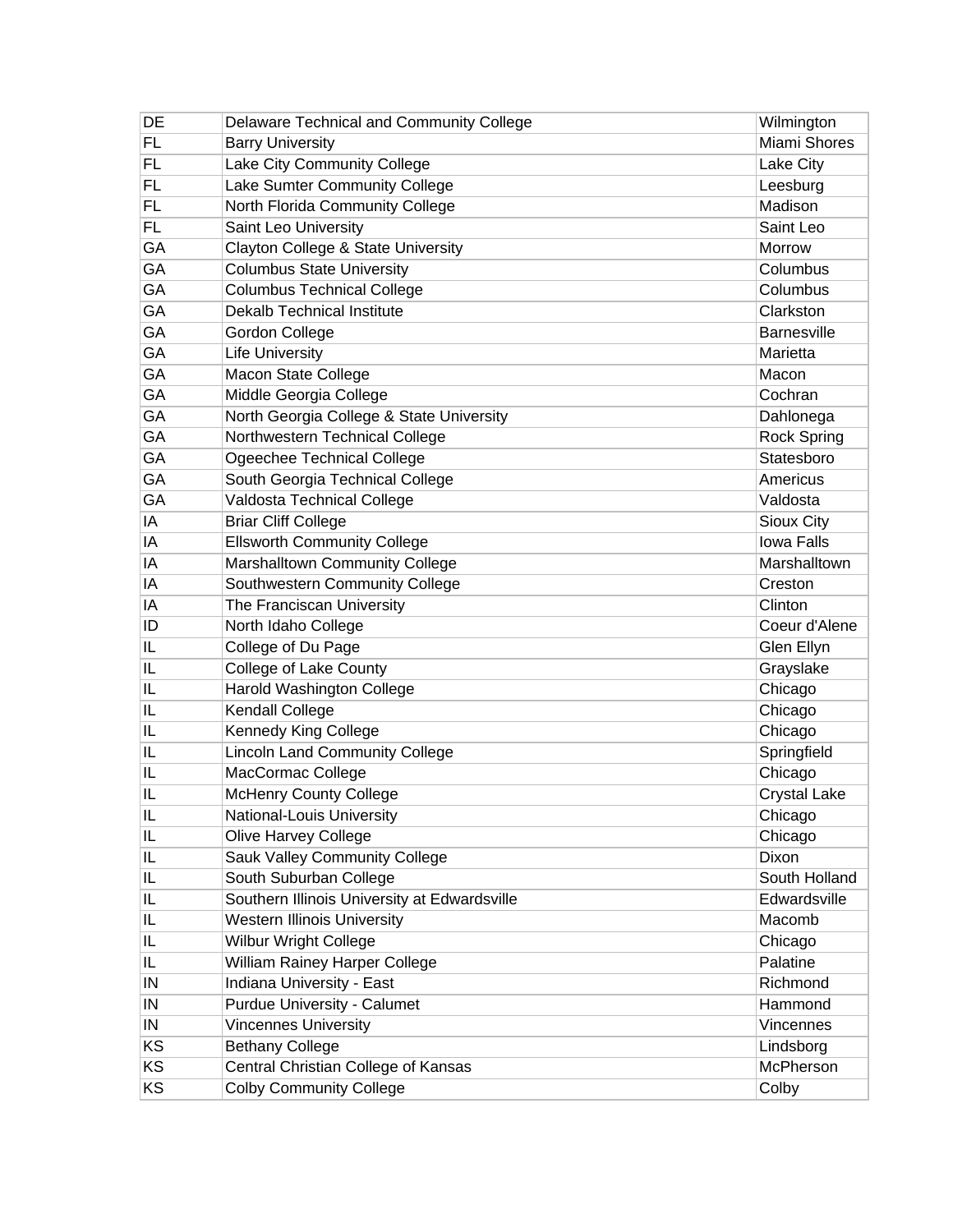| KS        | <b>Highland Community College</b>                                    | Highland             |
|-----------|----------------------------------------------------------------------|----------------------|
| KS        | Southwestern College                                                 | Winfield             |
| KY        | <b>Ashland Community College</b>                                     | Ashland              |
| KY        | <b>Bowling Green Technical College</b>                               | <b>Bowling Green</b> |
| KY        | <b>Central Kentucky Technical College</b>                            | Lexington            |
| <b>KY</b> | <b>Eastern Kentucky University</b>                                   | Richmond             |
| KY        | Elizabethtown Community College                                      | Elizabethtown        |
| KY        | Hazard Community College - University of Kentucky Community College  | Hazard               |
| KY        | Jefferson Community College - Kentucky Community & Technical College | Louisville           |
| KY        | Jefferson Technical College - Kentucky Community & Technical College | Louisville           |
| KY        | Kentucky Christian College                                           | Grayson              |
| KY        | Kentucky Wesleyan College                                            | Owensboro            |
| KY        | Maysville Community College                                          | Maysville            |
| KY        | <b>Prestonsburg Community College</b>                                | Prestonburg          |
| KY        | <b>Southeast Community College</b>                                   | Cumberland           |
| KY        | <b>Spalding University</b>                                           | Louisville           |
| LA        | <b>Baton Rouge Community College</b>                                 | <b>Baton Rouge</b>   |
| LA        | <b>Bossier Parish Community College</b>                              | <b>Bossier City</b>  |
| LA        | Louisiana State University at Eunice                                 | Eunice               |
| LA        | <b>McNeese State University</b>                                      | <b>Lake Charles</b>  |
| LA        | Our Lady of the Lake College                                         | <b>Baton Rouge</b>   |
| LA        | Southeastern Louisiana University                                    | Hammond              |
| LA        | University of Louisiana at Lafayette                                 | Lafayette            |
| MA        | <b>Bunker Hill Community College</b>                                 | <b>Boston</b>        |
| MA        | <b>Cape Cod Community College</b>                                    | West                 |
| MA        | <b>Fisher College</b>                                                | <b>Boston</b>        |
| MA        | Franklin Institute of Boston                                         | <b>Boston</b>        |
| MA        | <b>Quincy Junior College</b>                                         | Quincy               |
| MA        | Salem State College                                                  | Salem                |
| <b>MD</b> | Allegany College of Maryland                                         | Cumberland           |
| <b>MD</b> | <b>Baltimore International College</b>                               | <b>Baltimore</b>     |
| <b>MD</b> | <b>Chesapeake College</b>                                            | Wye Mills            |
| <b>MD</b> | <b>Hagerstown Community College</b>                                  | Hagerstown           |
| ME        | Kennebec Valley Technical College                                    | Fairfield            |
| <b>ME</b> | University of Maine - Augusta                                        | Augusta              |
| ME        | University of Maine - Fort Kent                                      | Fort Kent            |
| ME        | University of Maine - Presque Isle                                   | Presque Isle         |
| ME        | University of New England                                            | Biddeford            |
| <b>ME</b> | <b>Washington County Technical College</b>                           | Calais               |
| MI        | <b>Alpena Community College</b>                                      | Alpena               |
| MI        | <b>Charles Stewart Mott Community College</b>                        | Flint                |
| MI        | Delta College                                                        | University           |
| MI        | Lake Michigan College                                                | <b>Benton Harbor</b> |
| MI        | <b>Lansing Community College</b>                                     | Lansing              |
| MI        | Mid Michigan Community College                                       | Harrison             |
| MI        | Montcalm Community College                                           | Sidney               |
| MI        | North Central Michigan College                                       | Petoskey             |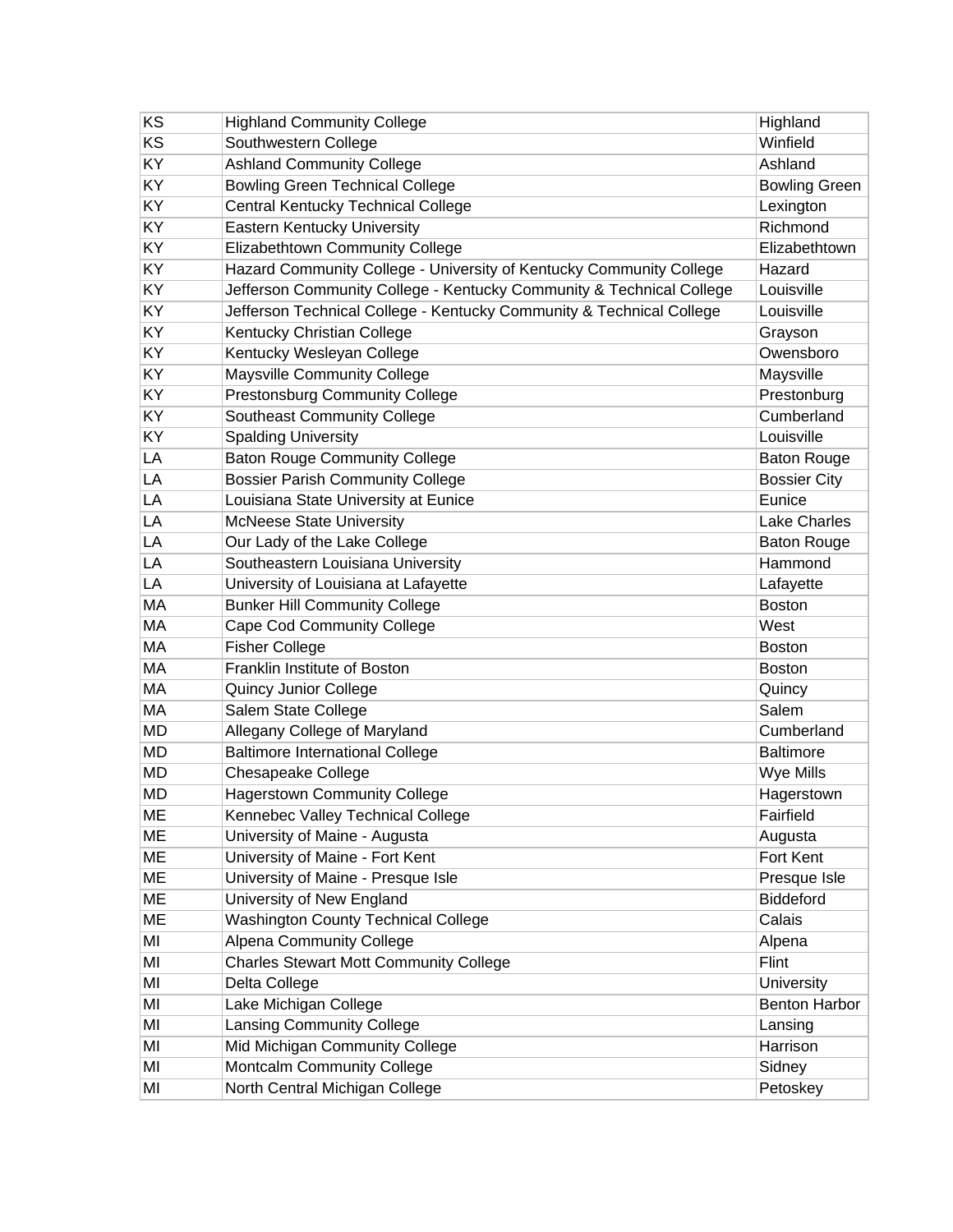| MI        | Northwestern Michigan College                                   | <b>Traverse City</b> |
|-----------|-----------------------------------------------------------------|----------------------|
| ΜI        | Southwestern Michigan College                                   | Dowagiac             |
| MI        | <b>Washtenaw Community College</b>                              | Ann Arbor            |
| <b>MN</b> | Augsburg College                                                | Minneapolis          |
| <b>MN</b> | Lake Superior College                                           | Duluth               |
| MN        | North Hennepin Community College                                | <b>Brooklyn Park</b> |
| <b>MO</b> | Avila College                                                   | <b>Kansas City</b>   |
| <b>MO</b> | <b>Culver-Stockton College</b>                                  | Canton               |
| <b>MO</b> | Jefferson College                                               | Hillsboro            |
| <b>MO</b> | Metropolitan Community Colleges - Blue River Community College  | Independence         |
| <b>MO</b> | Metropolitan Community Colleges - Longview Community College    | Lee's Summit         |
| <b>MO</b> | Metropolitan Community Colleges - Maple Woods Community College | Kansas City          |
| <b>MO</b> | Mineral Area College                                            | Park Hills           |
| <b>MO</b> | Moberly Area Community College                                  | Moberly              |
| <b>MO</b> | North Central Missouri College                                  | Trenton              |
| <b>MO</b> | <b>Ozarks Technical Community College</b>                       | Springfield          |
| <b>MO</b> | Ranken Technical College                                        | Saint Louis          |
| <b>MO</b> | <b>Three Rivers Community College</b>                           | Poplar Bluff         |
| <b>MS</b> | <b>Blue Mountain College</b>                                    | <b>Blue Mountain</b> |
| <b>MS</b> | Mississippi College                                             | Clinton              |
| <b>MS</b> | Northwest Mississippi Community College                         | Senatobia            |
| <b>MS</b> | <b>Pearl River Community College</b>                            | Poplarville          |
| <b>MS</b> | Southwest Mississippi Community College                         | Summit               |
| <b>MS</b> | William Carey College                                           | Hattiesburg          |
| <b>MT</b> | <b>Carroll College</b>                                          | Helena               |
| MT        | Dawson Community College                                        | Glendive             |
| MT        | <b>Flathead Valley Community College</b>                        | Kalispell            |
| MT        | Helena College of Technology of the University of Montana       | Helena               |
| MT        | University of Great Falls                                       | <b>Great Falls</b>   |
| <b>NC</b> | Asheville Buncombe Technical Community College                  | Asheville            |
| <b>NC</b> | <b>Carteret Community College</b>                               | Morehead City        |
| <b>NC</b> | Catawba Valley Community College                                | Hickory              |
| <b>NC</b> | <b>Central Carolina Community College</b>                       | Sanford              |
| NС        | <b>Haywood Community College</b>                                | Clyde                |
| <b>NC</b> | James Sprunt Community College                                  | Kenansville          |
| <b>NC</b> | Lees-McRae College                                              | <b>Banner Elk</b>    |
| <b>NC</b> | <b>Mayland Community College</b>                                | <b>Spruce Pine</b>   |
| <b>NC</b> | <b>Mitchell Community College</b>                               | Statesville          |
| <b>NC</b> | <b>Montgomery Community College</b>                             | Troy                 |
| <b>NC</b> | Randolph Community College                                      | Asheboro             |
| <b>NC</b> | Southwestern Community College                                  | Sylva                |
| <b>NC</b> | <b>Tri-County Community College</b>                             | Murphy               |
| <b>NC</b> | Vance - Granville Community College                             | Henderson            |
| <b>ND</b> | Lake Region State College                                       | Devils Lake          |
| <b>ND</b> | Minot State University - Bottineau                              | <b>Bottineau</b>     |
| <b>ND</b> | <b>Williston State College</b>                                  | Williston            |
| <b>NE</b> | <b>Bellevue University</b>                                      | Bellevue             |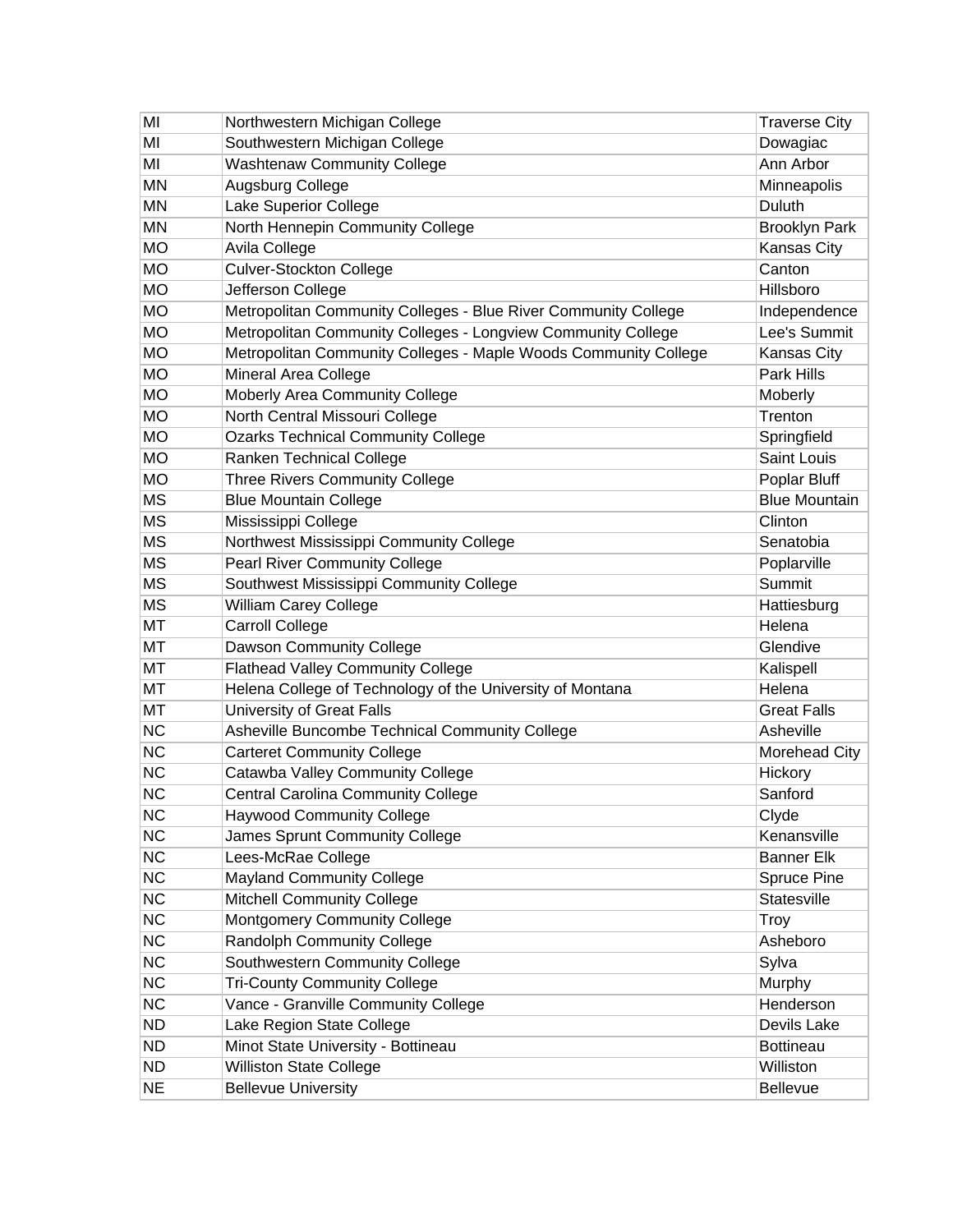| <b>NE</b> | <b>Central Community College</b>                | <b>Grand Island</b> |
|-----------|-------------------------------------------------|---------------------|
| <b>NE</b> | <b>Metropolitan Community College</b>           | Omaha               |
| <b>NE</b> | Southeast Community College Area                | Lincoln             |
| <b>NH</b> | Southern New Hampshire University               | Manchester          |
| <b>NJ</b> | <b>Bloomfield College</b>                       | Bloomfield          |
| <b>NJ</b> | Burlington County College - Pemberton Campus    | Pemberton           |
| <b>NJ</b> | <b>Fairleigh Dickinson University</b>           | <b>Teaneck</b>      |
| <b>NJ</b> | Felician College                                | Lodi                |
| <b>NJ</b> | Middlesex County College                        | Edison              |
| <b>NJ</b> | Rowan University                                | Glassboro           |
| <b>NJ</b> | Stevens Institute of Technology                 | Hoboken             |
| <b>NM</b> | College of the Southwest                        | <b>Hobbs</b>        |
| NM        | New Mexico State University Dona Ana Branch     | Las Cruces          |
| NM        | New Mexico State University                     | Las Cruces          |
| <b>NM</b> | New Mexico State University at Alamogordo       | Alamogordo          |
| NM        | New Mexico State University at Grants Branch    | Grants              |
| ΝM        | New Mexico State University at Carlsbad         | Carlsbad            |
| ΝM        | San Juan College                                | Farmington          |
| <b>NV</b> | <b>Western Nevada Community College</b>         | Carson City         |
| <b>NY</b> | Adelphi University                              | Garden City         |
| <b>NY</b> | <b>Adirondack Community College</b>             | Queensbury          |
| NΥ        | <b>Broome Community College</b>                 | Binghamton          |
| <b>NY</b> | D'Youville College                              | <b>Buffalo</b>      |
| <b>NY</b> | <b>Genesee Community College</b>                | Batavia             |
| <b>NY</b> | Jamestown Community College                     | Jamestown           |
| NΥ        | <b>Molloy College</b>                           | Rockville           |
| <b>NY</b> | <b>Monroe Community College</b>                 | Rochester           |
| <b>NY</b> | Nassau Community College                        | <b>Garden City</b>  |
| <b>NY</b> | Nyack College                                   | <b>Nyack</b>        |
| NΥ        | <b>Pratt Institute</b>                          | Brooklyn            |
| <b>NY</b> | <b>Suffolk County Community College</b>         | Selden              |
| NΥ        | <b>SUNY College at Brockport</b>                | <b>Brockport</b>    |
| NΥ        | <b>SUNY College at Oneonta</b>                  | Oneonta             |
| <b>NY</b> | SUNY College of Technology at Canton            | Canton              |
| <b>NY</b> | SUNY College of Technology at Delhi             | Delhi               |
| <b>NY</b> | <b>SUNY Fulton-Montgomery Community College</b> | Johnstown           |
| <b>NY</b> | <b>SUNY Ulster County Community College</b>     | Stone Ridge         |
| OH        | <b>Cleveland State University</b>               | Cleveland           |
| OH        | <b>Edison State Community College</b>           | Piqua               |
| OH        | <b>Hocking Technical College</b>                | Nelsonville         |
| OH        | James A. Rhodes State College                   | Lima                |
| OH        | Lorain County Community College                 | Elyria              |
| OH        | Lourdes College                                 | Sylvania            |
| OH        | <b>Marion Technical College</b>                 | Marion              |
| OH        | Mercy College of Northwest Ohio                 | Toledo              |
| OH        | Muskingum Area Technical College                | Zanesville          |
| OH        | Ohio Dominican College                          | Columbus            |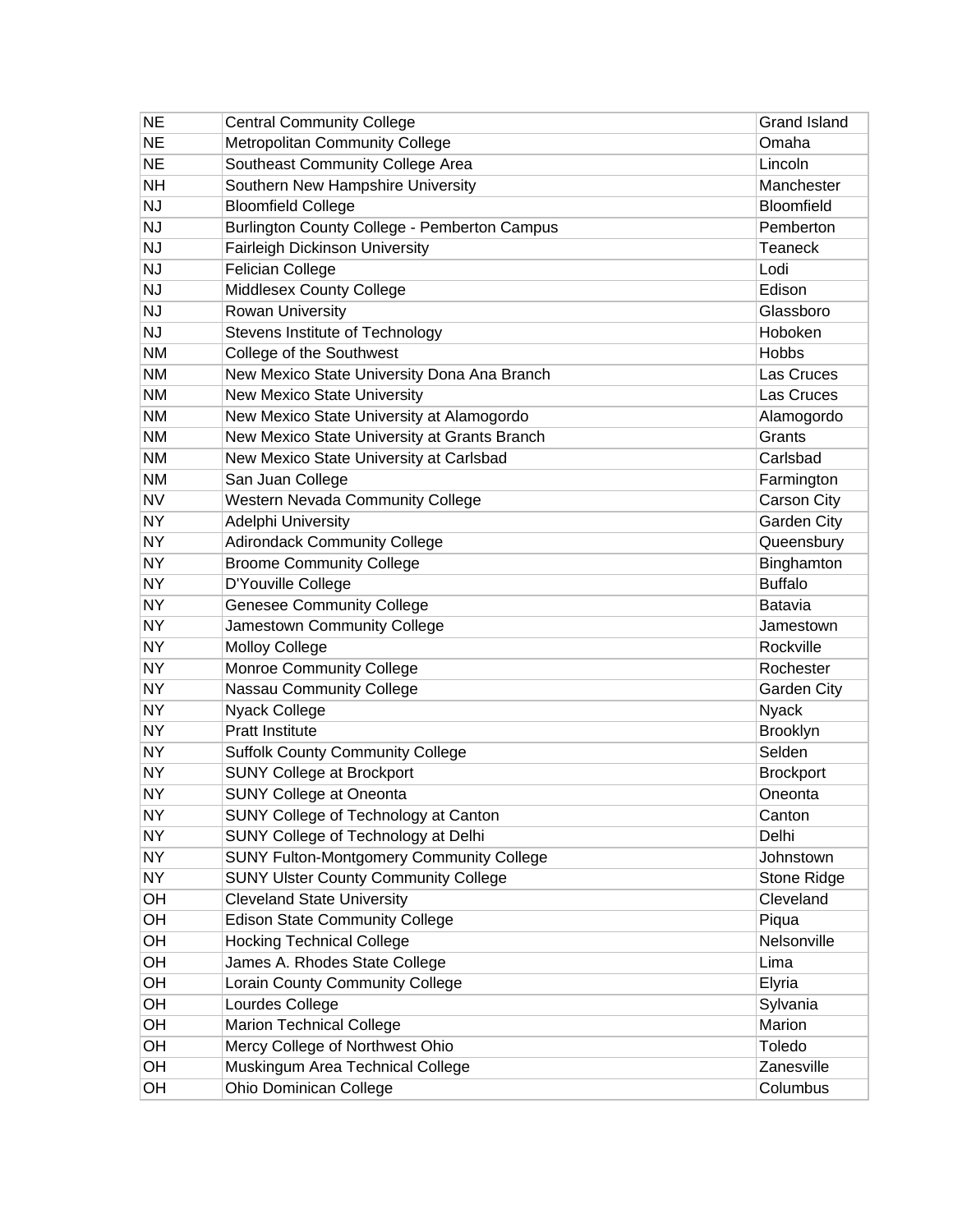| OH        | <b>Shawnee State University</b>              | Portsmouth          |
|-----------|----------------------------------------------|---------------------|
| OH        | Southern State Community College             | Hillsboro           |
| OH        | <b>Stark State College of Technology</b>     | North Canton        |
| OH        | <b>Tiffin University</b>                     | <b>Tiffin</b>       |
| OH        | <b>Washington State Community College</b>    | Marietta            |
| OK        | Oklahoma Panhandle State University          | Goodwell            |
| OK        | Southern Nazarene University                 | Bethany             |
| OK        | <b>Tulsa Community College</b>               | Tulsa               |
| OK        | University of Science & Arts of Oklahoma     | Chickasha           |
| <b>OR</b> | <b>Clatsop Community College</b>             | Astoria             |
| <b>OR</b> | Lane Community College                       | Eugene              |
| <b>OR</b> | Southern Oregon University                   | Ashland             |
| PA        | Clarion University of Pennsylvania           | Clarion             |
| PA        | <b>Community College of Beaver County</b>    | Monaca              |
| PA        | Harrisburg Area Community College            | Harrisburg          |
| PA        | <b>Kings College</b>                         | <b>Wilkes-Barre</b> |
| PA        | Lehigh Carbon Community College              | Schnecksville       |
| PA        | Moore College of Art and Design              | Philadelphia        |
| PA        | Northampton Community College                | <b>Bethlehem</b>    |
| PA        | Peirce College                               | Philadelphia        |
| PA        | Pennsylvania Institute of Technology         | Media               |
| PA        | Reading Area Community College               | Reading             |
| PA        | <b>Westmoreland County Community College</b> | Youngwood           |
| <b>PR</b> | Colegio Pentecostal Mizpa                    | <b>Rio Piedras</b>  |
| <b>RI</b> | Community College of Rhode Island            | Warwick             |
| <b>SC</b> | Florence - Darlington Technical College      | Florence            |
| <b>SC</b> | <b>Newberry College</b>                      | Newberry            |
| SC        | Northeastern Technical College               | Cheraw              |
| SC        | Orangeburg-Calhoun Technical College         | Orangeburg          |
| SC        | Southern Methodist College                   | Orangeburg          |
| <b>SC</b> | <b>Trident Technical College</b>             | Charleston          |
| <b>SD</b> | <b>Black Hills State University</b>          | Spearfish           |
| TN        | Aquinas College                              | Nashville           |
| ΤN        | <b>Austin Peay State University</b>          | Clarksville         |
| <b>TN</b> | <b>Christian Brothers University</b>         | Memphis             |
| <b>TN</b> | <b>Cleveland State Community College</b>     | Cleveland           |
| TN        | <b>Crichton College</b>                      | Memphis             |
| <b>TN</b> | <b>Freed Hardeman University</b>             | Henderson           |
| TN        | Jackson State Community College              | Jackson             |
| TN        | Johnson Bible College                        | Knoxville           |
| TN        | Middle Tennessee State University            | Murfreesboro        |
| TN        | Southwest Tennessee Community College        | Memphis             |
| <b>TN</b> | <b>Walters State Community College</b>       | Morristown          |
| ТX        | Angelina College                             | Lufkin              |
| ТX        | Clarendon College                            | Clarendon           |
| <b>TX</b> | Kilgore College                              | Kilgore             |
| ТX        | Lamar State College - Port Arthur            | Port Arthur         |